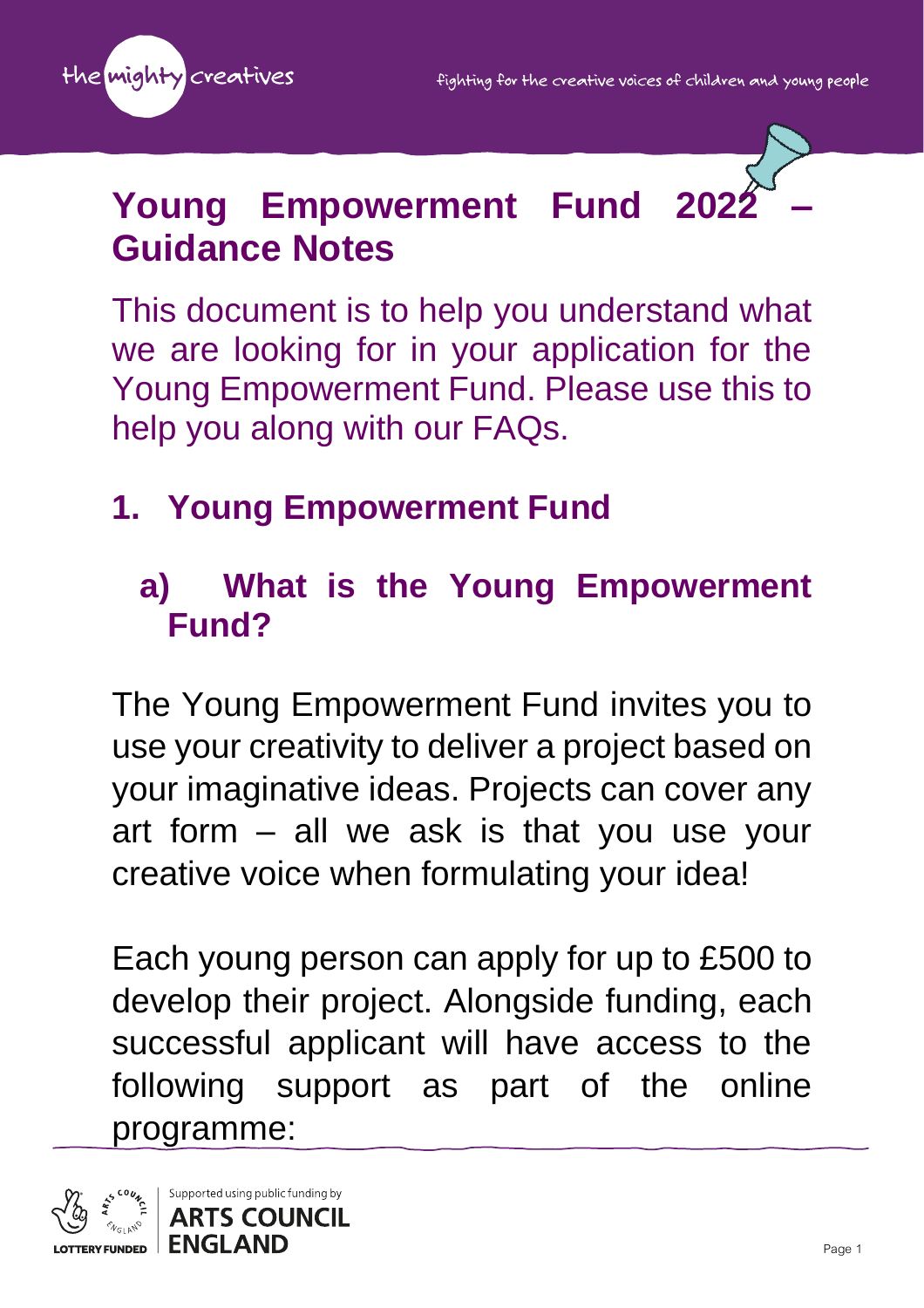the <mark>mighty</mark> creatives

- 5 x 1 hour of 1-2-1 support with an individual Creative Coach
- 1 x 1 hour Welcome and Grant Briefing Session
- 5 x 1.5 hour Hybrid Project Management Webinars & Discussion Sessions

The programme of online sessions will run from June 2022 to December 2022. Up to 25 bursaries for young people are available!

# **b) What are we looking for in a project? We are offering bursaries for young people who are based in the East Midlands and aged between 16 – 25 to plan and deliver a creative project.**

We are looking for creative projects that can do any of the following:

- Develops your skills.
- Allows for creative collaboration.
- Helps start a creative enterprise.

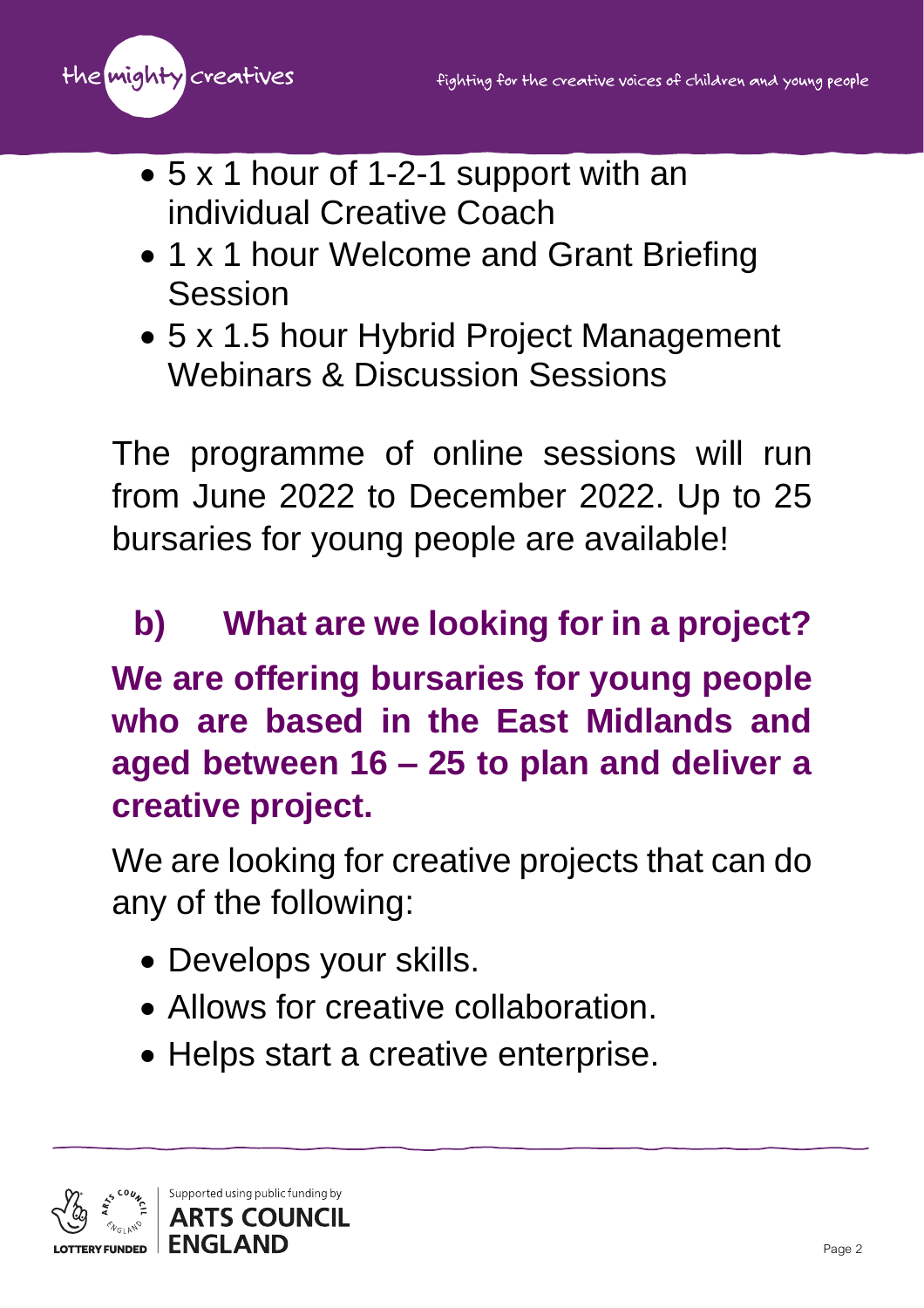

- That supports your personal and creative development.
- That develops and shares your creative voice

#### Project activity **must** be delivered between **July 2022 and December 2022**.

Projects can take shape in any art form – we have a broad definition of what this can mean and look forward to seeing how you interpret the word 'creative'!

#### **c) Bursaries and Timeline**

Each young person can apply for £500.

All activity will need to aim to be completed by **1 st December 2022.** You may have plans to continue your project further independently after the end of the programme, which is something we encourage.

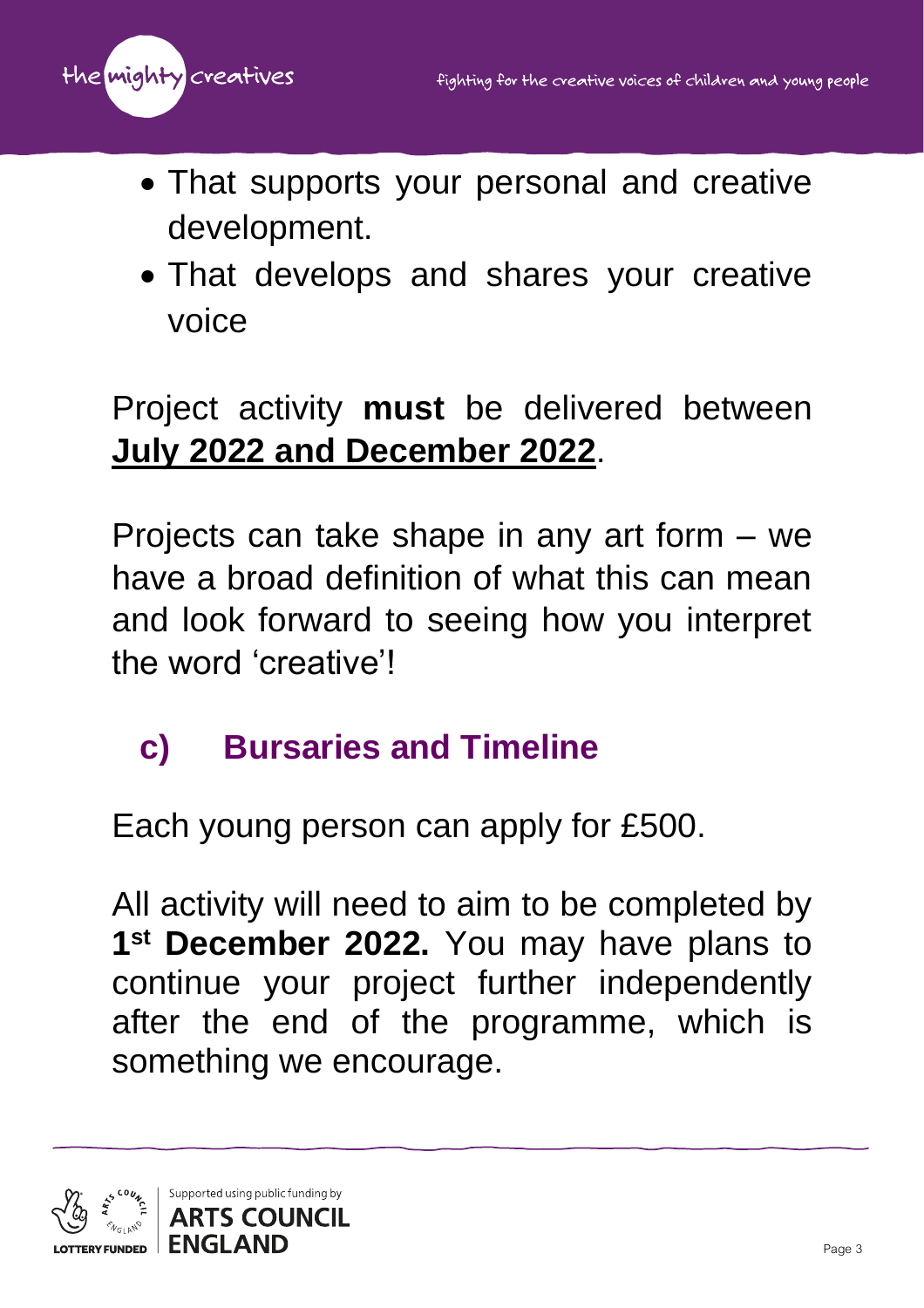



#### **2. Criteria (this is what we will be using to assess your application)**

To apply for a Young Empowerment Fund, you must fit the following criteria:

- You are young person between the age of 16 and 25
- You live in the East Midlands. This includes the following locations:
	- o Leicester/Leicestershire
	- o Nottingham/Nottinghamshire
	- o Derby/Derbyshire
	- o Lincolnshire
	- o Northamptonshire
	- o Rutland
- You are creative, motivated, and committed to seeing through the development and delivery of your project.
- You use your creativity as a driving force behind the ideas and reasoning of your project.
- Your application should demonstrate the following:

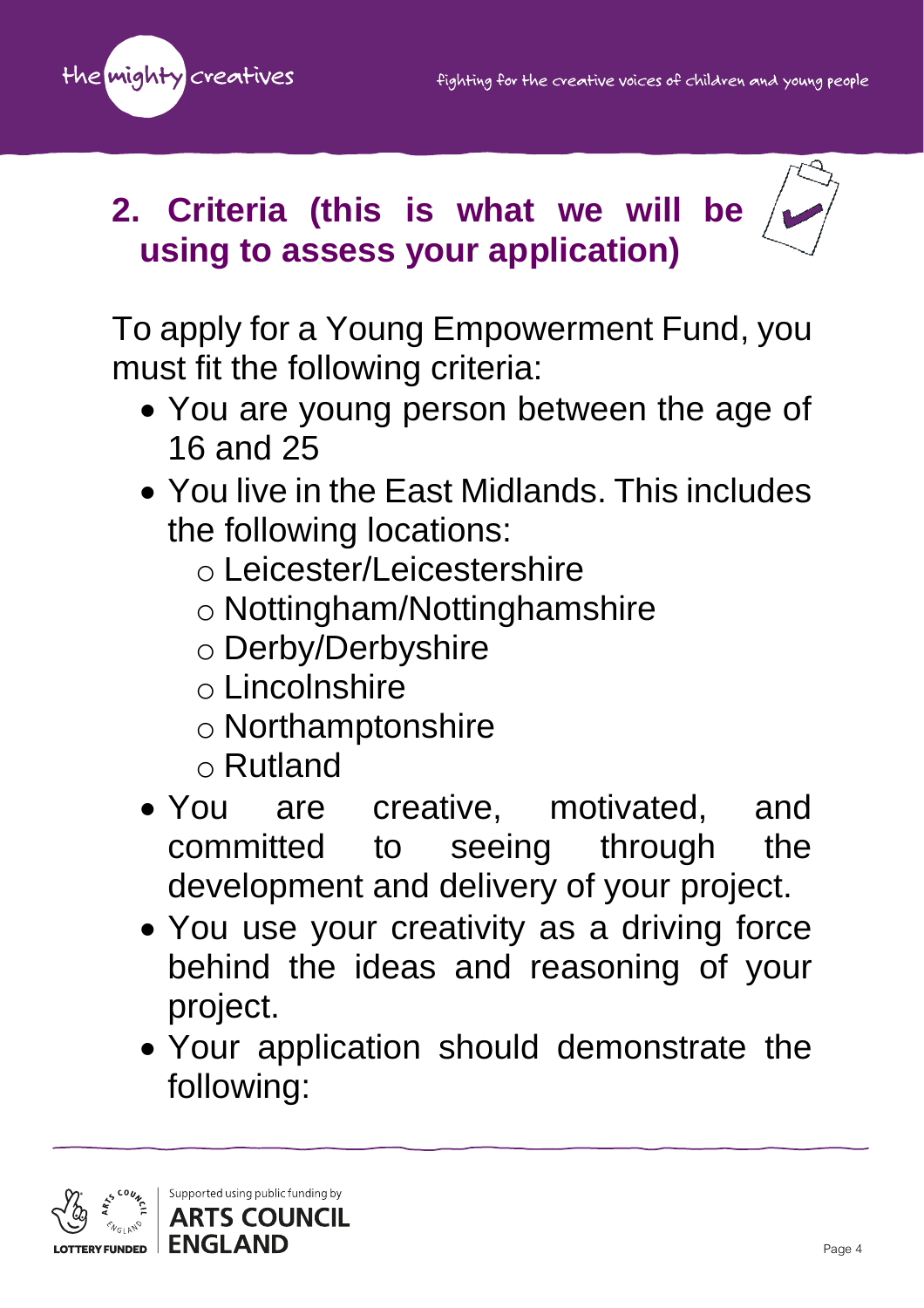

- o How your project helps you develop a broad range of skills.
- o How your project helps your personal development.
- o How your project helps you gain experience of working with others.
- o How you think it will make a difference to people involved in the project (yourself, collaborators, businesses, audiences).

## **3. Top tips for your application!**

Here are some top tips for writing a good application:

- Be yourself. We want to hear about you and your unique ideas.
- Take your time. This way, you can double check your details and ensure you spot any spelling and grammar errors.
- Use these Guidance Notes and FAQs to help you.

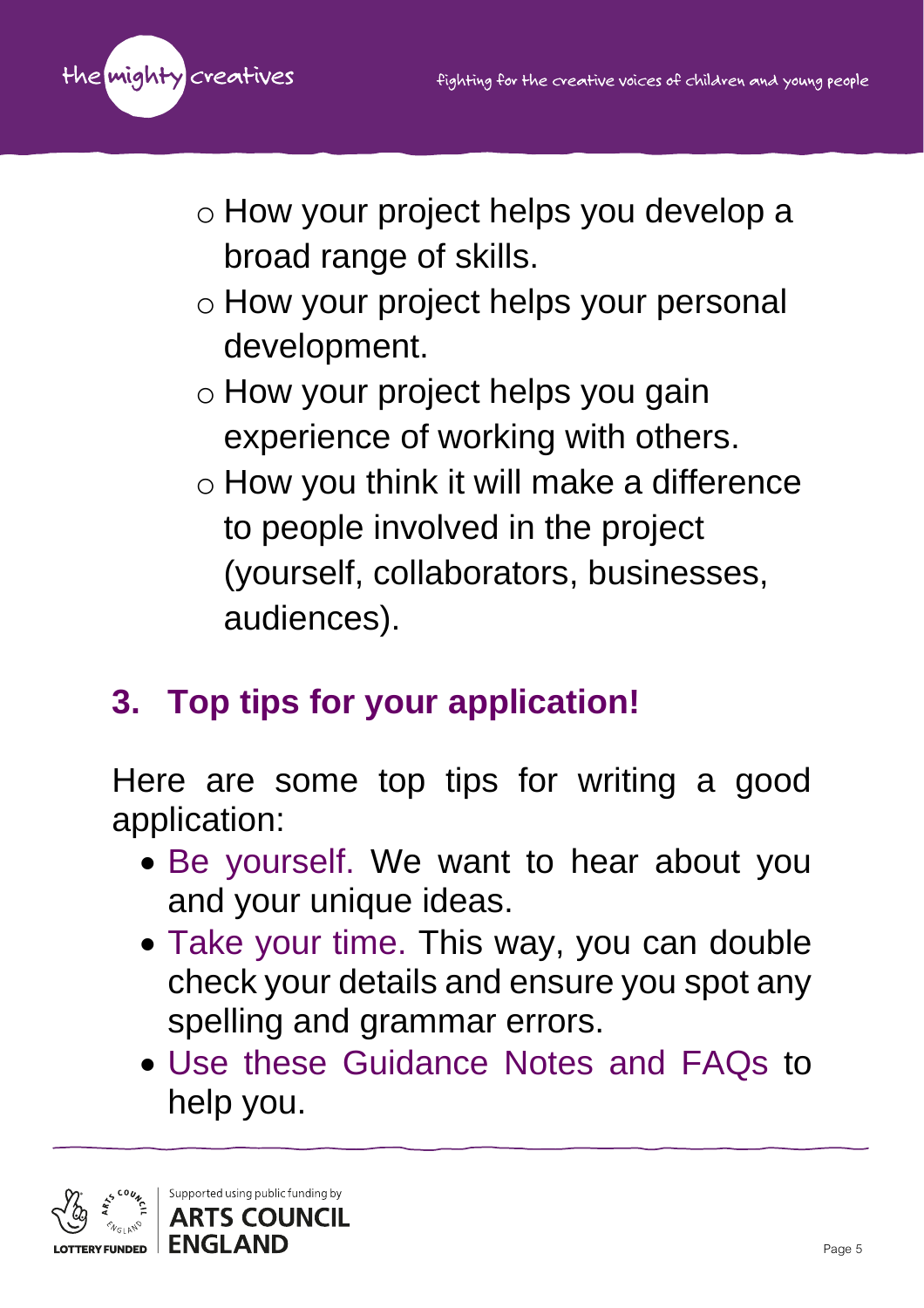

- Keep it relevant. Whilst we would love to hear about all your experience and interests, we will be reading a lot of applications, so it is important that you keep to the maximum number of words for each question.
- Save a copy to work on. Copy over the questions from the online form to a document that you can work on so that you can save progress. When you are ready, you can copy and paste your answers in the online form to submit.
- Get support. If you need some help, ask someone you trust to proof-read it for you. Or if you want to find out about other ways of applying, please contact [artsalliances@themightycreatives.com](mailto:artsalliances@themightycreatives.com)

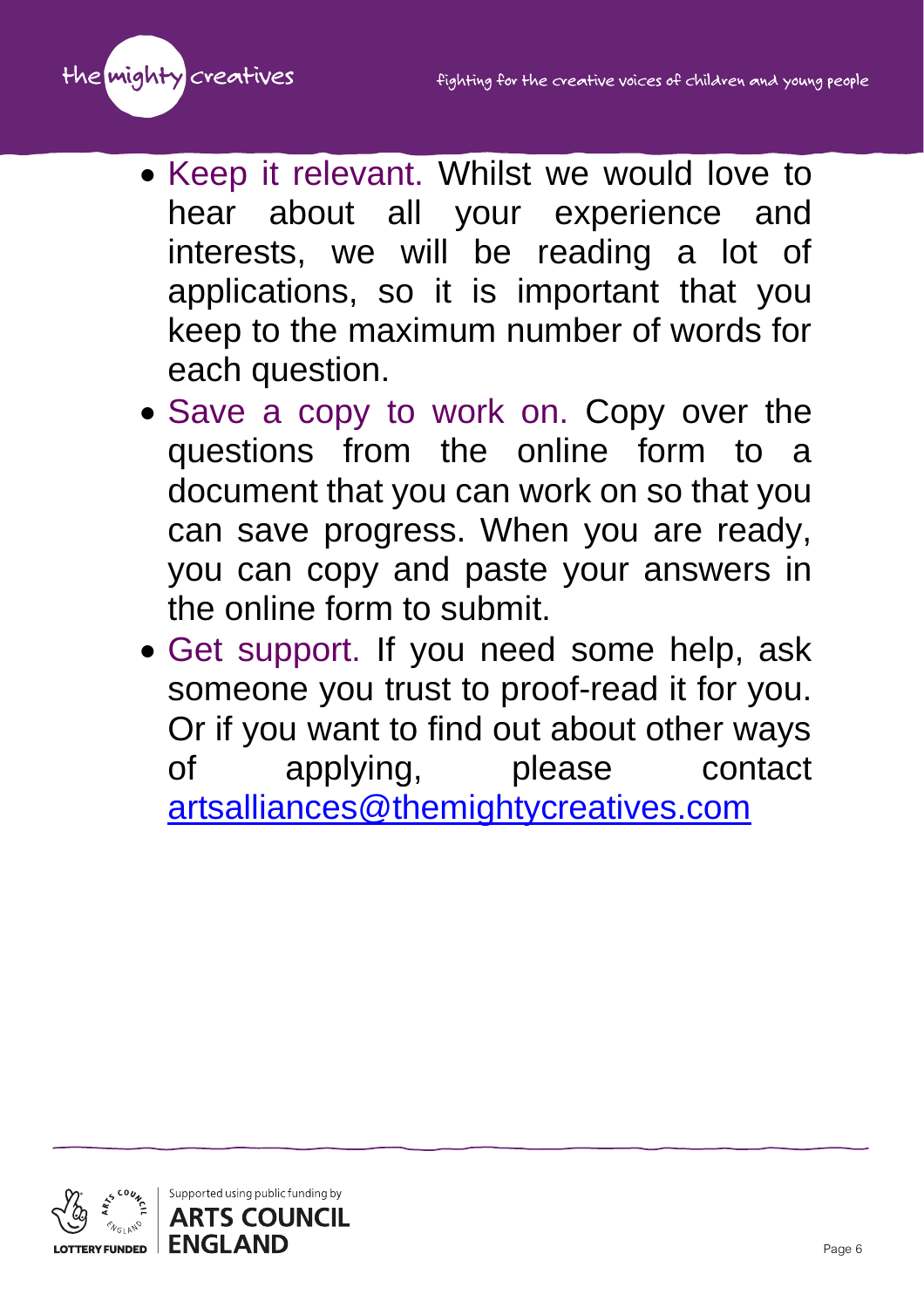

#### **4. Key dates for your diary**

| <b>Activity</b>                | <b>Details</b>                                                                                                                                                                                                                                     | <b>Date</b>                                       |  |
|--------------------------------|----------------------------------------------------------------------------------------------------------------------------------------------------------------------------------------------------------------------------------------------------|---------------------------------------------------|--|
| <b>Applications</b><br>Open    | This is when the<br>application form<br>will be live on<br>our website. You<br>can start to<br>complete and<br>send it from this<br>date, preferably<br>using the online<br>form but a Word<br>Document or<br>recorded<br>response can be<br>sent. | <b>Saturday</b><br>26 <sup>th</sup> March<br>2022 |  |
| Application<br><b>Deadline</b> | need to get your 27th April<br>completed<br>application to us.<br>If you do not<br>meet this<br>deadline, we will<br>not be able to                                                                                                                | This is when you <b>Wednesday</b><br>2022<br>9am  |  |



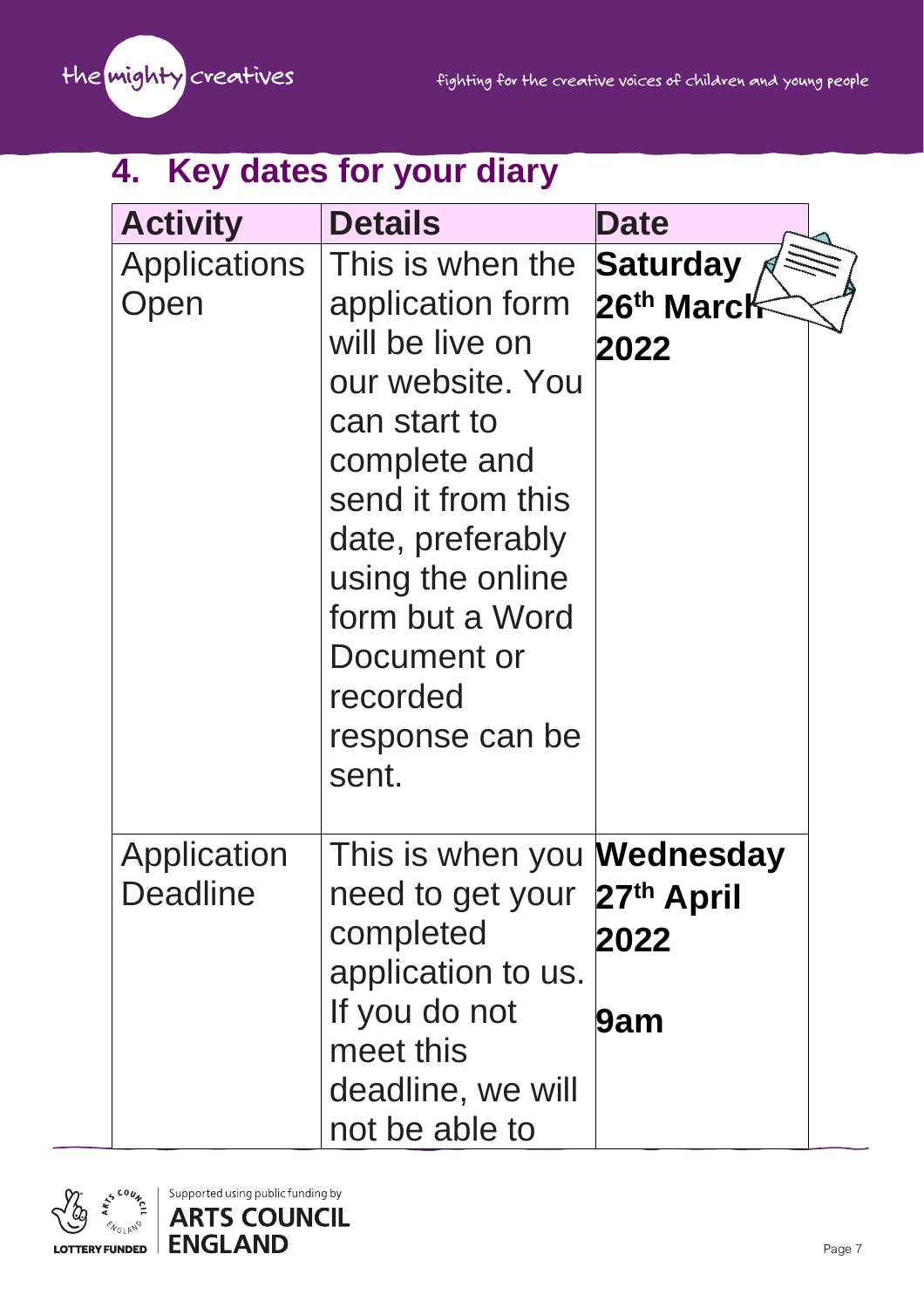

|       | consider you for<br>the fund.<br>You will need to<br>fill out the online<br>form and press<br>submit before<br>the deadline. We<br>advise that you<br>don't leave this<br>until the last<br>minute, but with<br>time to spare.<br>If you are<br>struggling to<br>apply via the<br>online form,<br>please get in<br>touch. |                      |
|-------|---------------------------------------------------------------------------------------------------------------------------------------------------------------------------------------------------------------------------------------------------------------------------------------------------------------------------|----------------------|
| Panel | This is where a                                                                                                                                                                                                                                                                                                           | 11 <sup>th</sup> May |
|       | panel of The                                                                                                                                                                                                                                                                                                              | 2022                 |

**Mighty** 

and young

people will be

Creatives' Team

 $\frac{1}{2}$ Supported using public funding by

**ARTS COUNCIL ENGLAND** 

**ENGLAND** LOTTERY FUNDED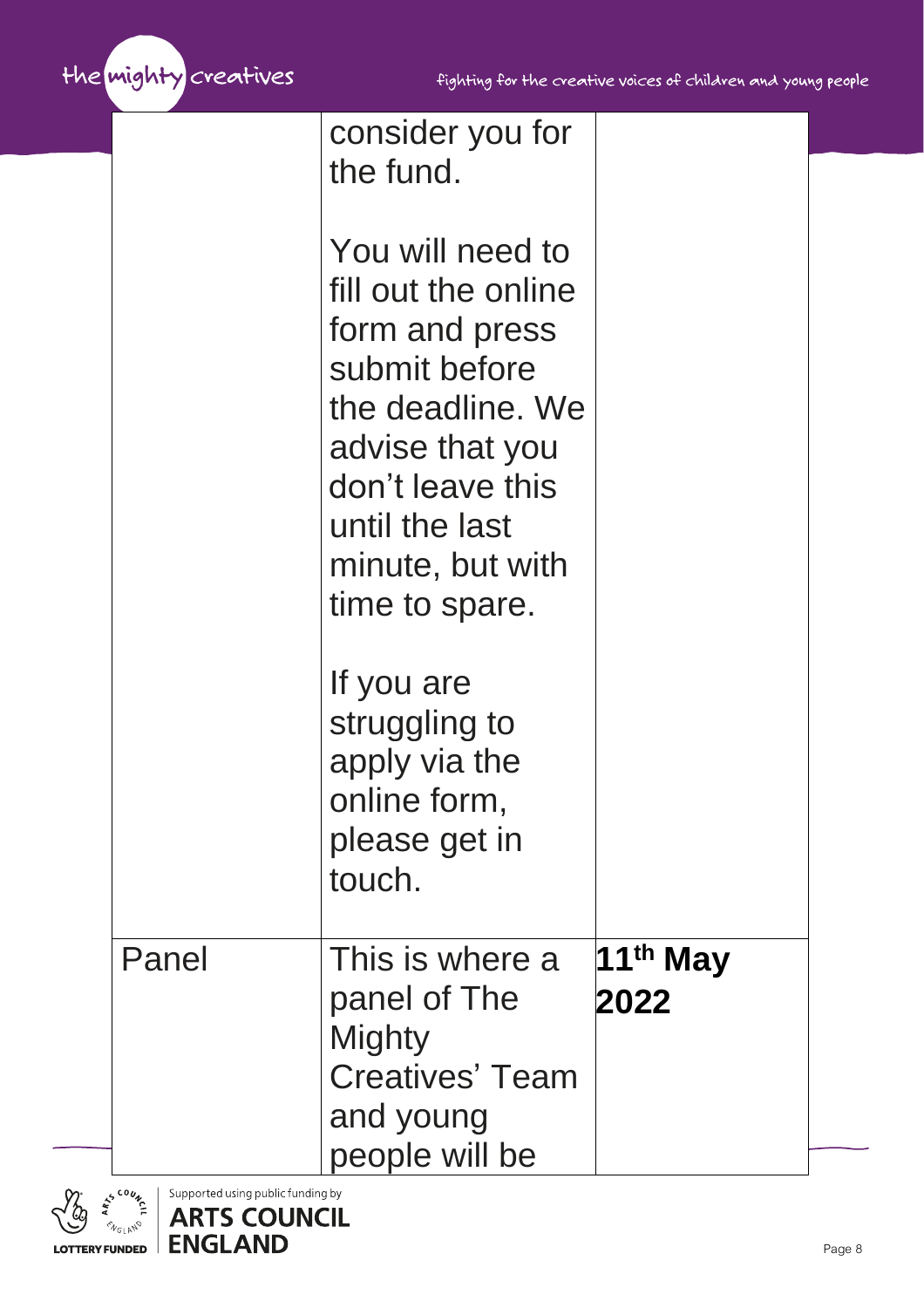

|                                          | reading your<br>applications and<br>decide who to<br>award the funds<br>to using our<br>criteria.<br>We will contact<br>you all to let you<br>know if you have<br>been successful<br>or not via email<br>the following<br>week. |                       |
|------------------------------------------|---------------------------------------------------------------------------------------------------------------------------------------------------------------------------------------------------------------------------------|-----------------------|
| Programme<br>of Online<br><b>Support</b> | This is when<br>those who have <b>December</b><br>been successful<br>in their<br>application to<br>the programme<br>will have access<br>to online group<br>sessions and 1-<br>$2 - 1s$ .                                        | <b>June –</b><br>2022 |